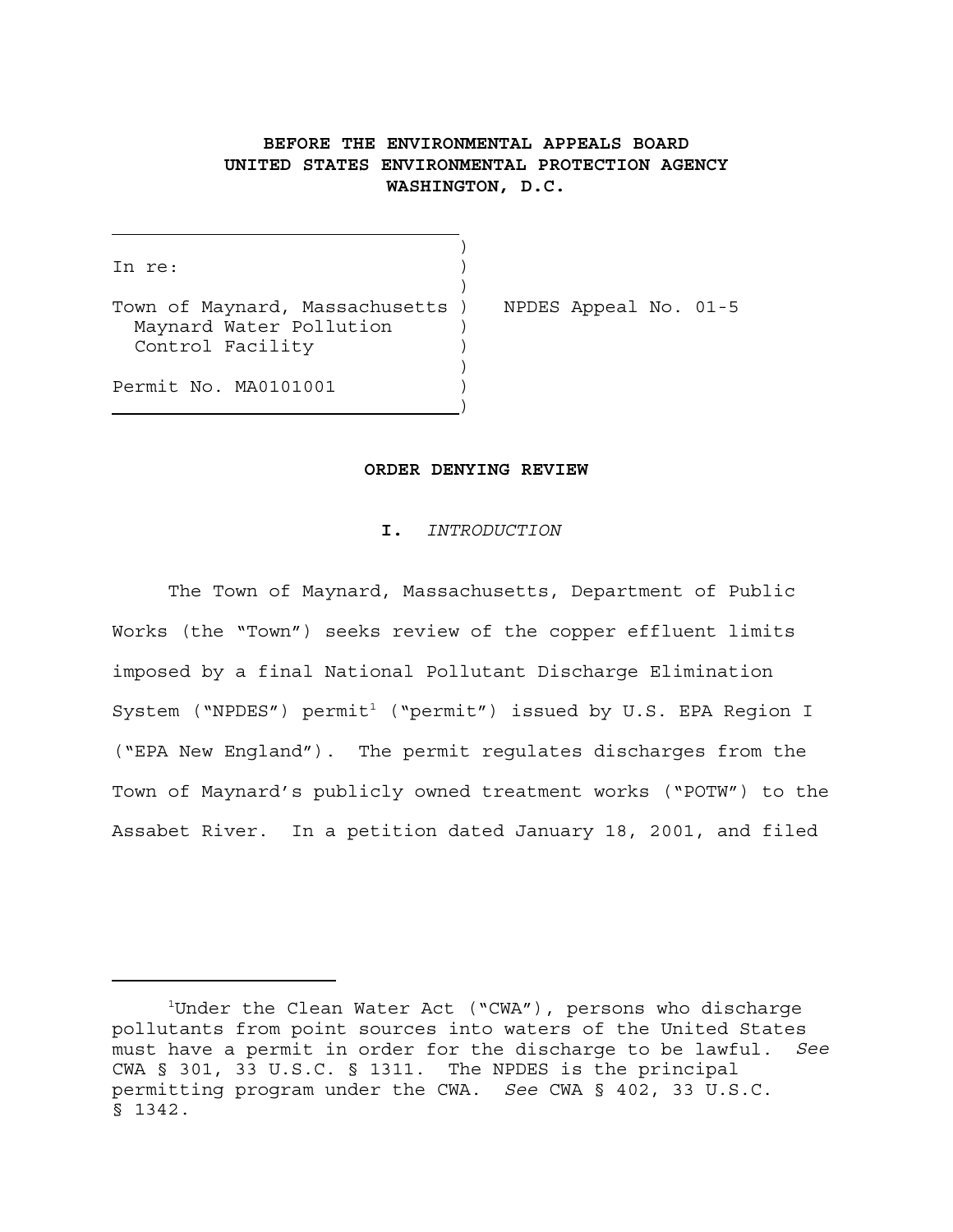with the Board on January 23, 2001, the Town requests that the copper limitation in the permit be stayed pending completion of the Comprehensive Wastewater Management Plan ("CWMP") for the region.<sup>2</sup>

In support of its position, the Town argues: (1) the copper testing data of the previous 18 months indicate that the POTW cannot achieve the copper limit imposed by the permit;<sup>3</sup> and (2) the copper limits for the region are being evaluated as a part of the CWMP, which is scheduled for completion in 2003. *Id.*

In its response to Petitioner's claims, EPA New England requests that this Board deny the petition because the Town "has not carried its burden to demonstrate that [EPA New England's] permit decision was based on clear error of law or fact or to raise important policy considerations meriting review." Response at 4-5. EPA New England argues that the Town does not challenge "the basis for establishing the limits or the calculation of the limits," *id.* at 5, rather "the Town's only dispute with the

<sup>&</sup>lt;sup>2</sup> We feel the copper limit should be put on hold pending the findings of the CWMP." Petition at 1.

<sup>&</sup>lt;sup>3</sup>"The data \* \* \* indicates \* \* \* [i]f the new permit limits were in effect during the last 18 months, the [POTW] would have been in violation [of the copper limit] 39% of the time. \* \* \* [T]his frequency of violation will continue under the new permit as well." Petition at 1.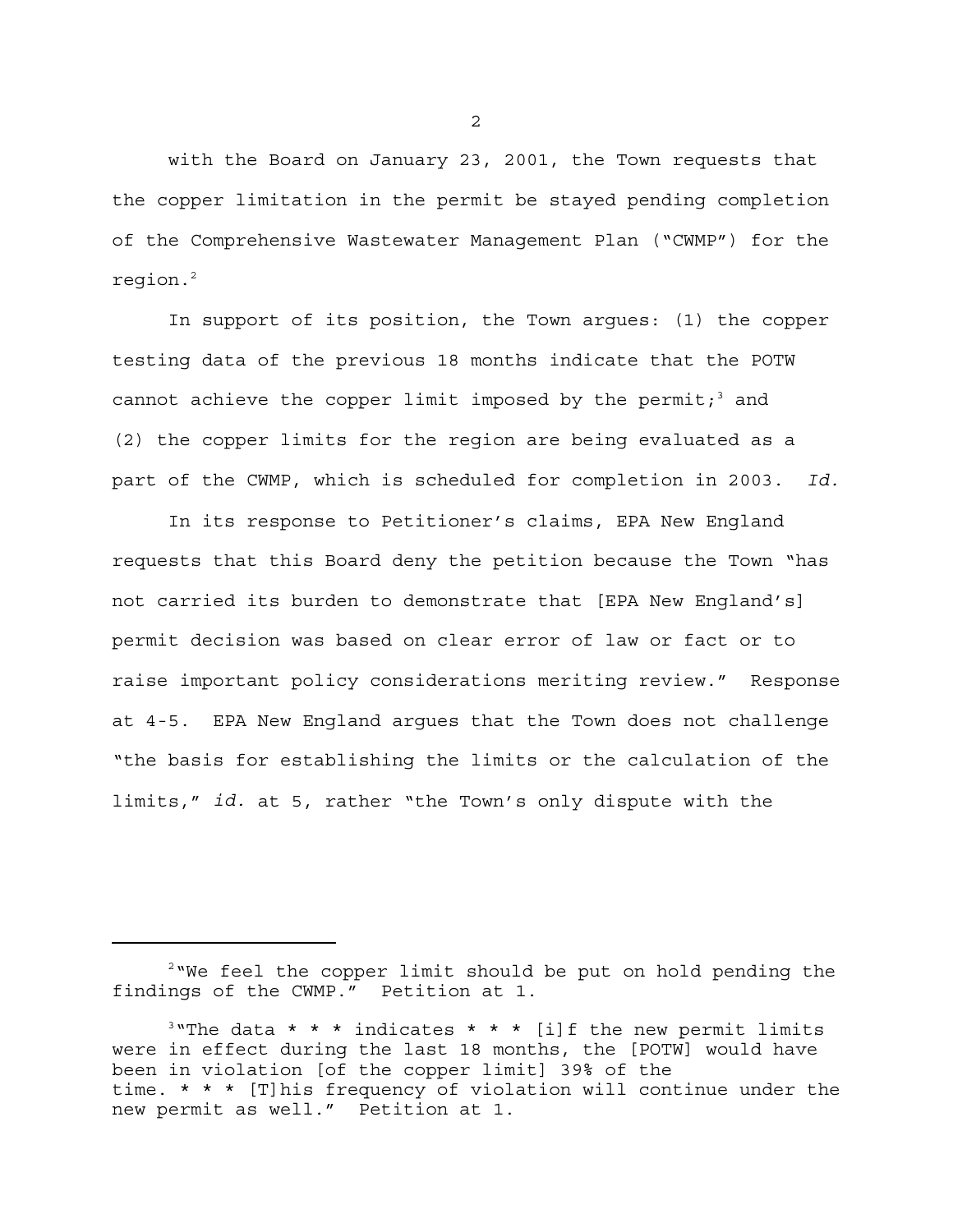copper limits is that it cannot comply with them \* \* \* ." *Id.* at 7. In addition, EPA New England notes that the petition may be dismissed as untimely, consistent with the Board's recent opinion in *In re Town of Exeter Municipal Wastewater Treatment Plant,* NPDES Appeal No. 00-21, slip op. at 2-5 (EAB, March 7, 2001). *See* Response at 3 n.4.4

<sup>4</sup> Our review of the Board's files indicates that the Town's petition is not untimely. Under 40 C.F.R. § 124.19(a), a person must request review within 30 days of service of the notice of the Regional Administrator's action unless, as here, a later date is specified in that notice. EPA New England instructed in its notice of the final permit decision, "If you wish to contest any of the provisions of this permit, you may petition the Environmental Appeals Board, (EAB), within thirty days of receipt of this letter." Response Ex I. The certified mail return receipt accompanying the final permit decision sent to the Town shows that the final permit decision was received by the Town on December 22, 2000. *Id.* A calculation of the time frame under the instructions set forth by EPA New England indicates that the Board should have received the Town's petition for review no later than January 22, 2001, in order to be considered timely. According to a date stamp on the envelope transmitting the petition, the EPA Headquarters mailroom received the petition on January 22, 2001. Accordingly, the petition was timely filed. *See In re Kawaihae Cogeneration Proj.,* 7 E.A.D. 107, 123 (EAB 1997) (stating "the Board routinely accepts as timely any petitions that are received by EPA's mailroom within the filing deadline \* \* \* ."); *In re Beckman Prod. Services,* 5 E.A.D. 10, 15 n.6 (EAB 1994).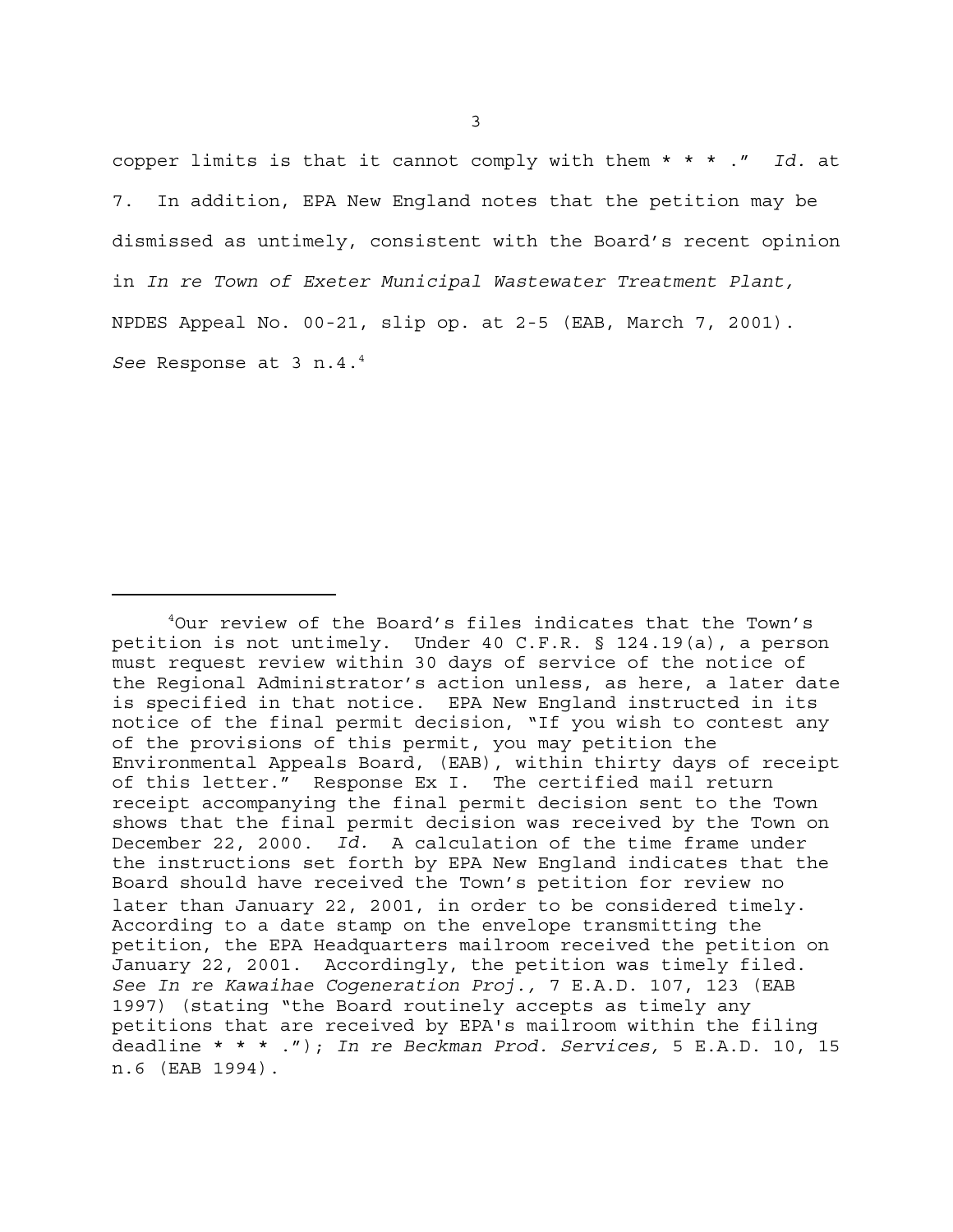#### **II.** *FACTUAL BACKGROUND*

The Town is a municipality in Massachusetts. Response at 2. The Town owns and operates the POTW, which collects and treats domestic and industrial wastewater and septage. *Id.* The POTW is a 1.45 million gallon per day (mgd) secondary wastewater treatment facility located in the Town and serves approximately 9,700 people. *Id.* Treated wastewater is discharged into the Assabet River. *Id.* The discharge is authorized by and subject to the conditions of NPDES permit number MA0101001. *Id.*

On July 20, 2000, EPA New England issued for public comment a fact sheet and draft NPDES permit for the Town's discharges. *Id.* at 3. The draft permit incorporated a monthly average effluent limitation on copper of 37 micrograms per liter  $(\mu q/l'')$ and a maximum daily effluent limit of 53 µg/l. *See* Response Ex C at 2 (Draft Permit); Response Ex F at 1 (Town's Comments). The public comment period closed on August 18, 2000. *Id.* at n.2. The Town commented on several provisions of the draft permit, including those pertaining to copper limits, by letters dated April 27, 2000, and May 2, 2000.<sup>5</sup> On December 7, 2000, the

<sup>5</sup> EPA New England agreed to treat these letters as comments on the draft permit. Response at 3 n.3.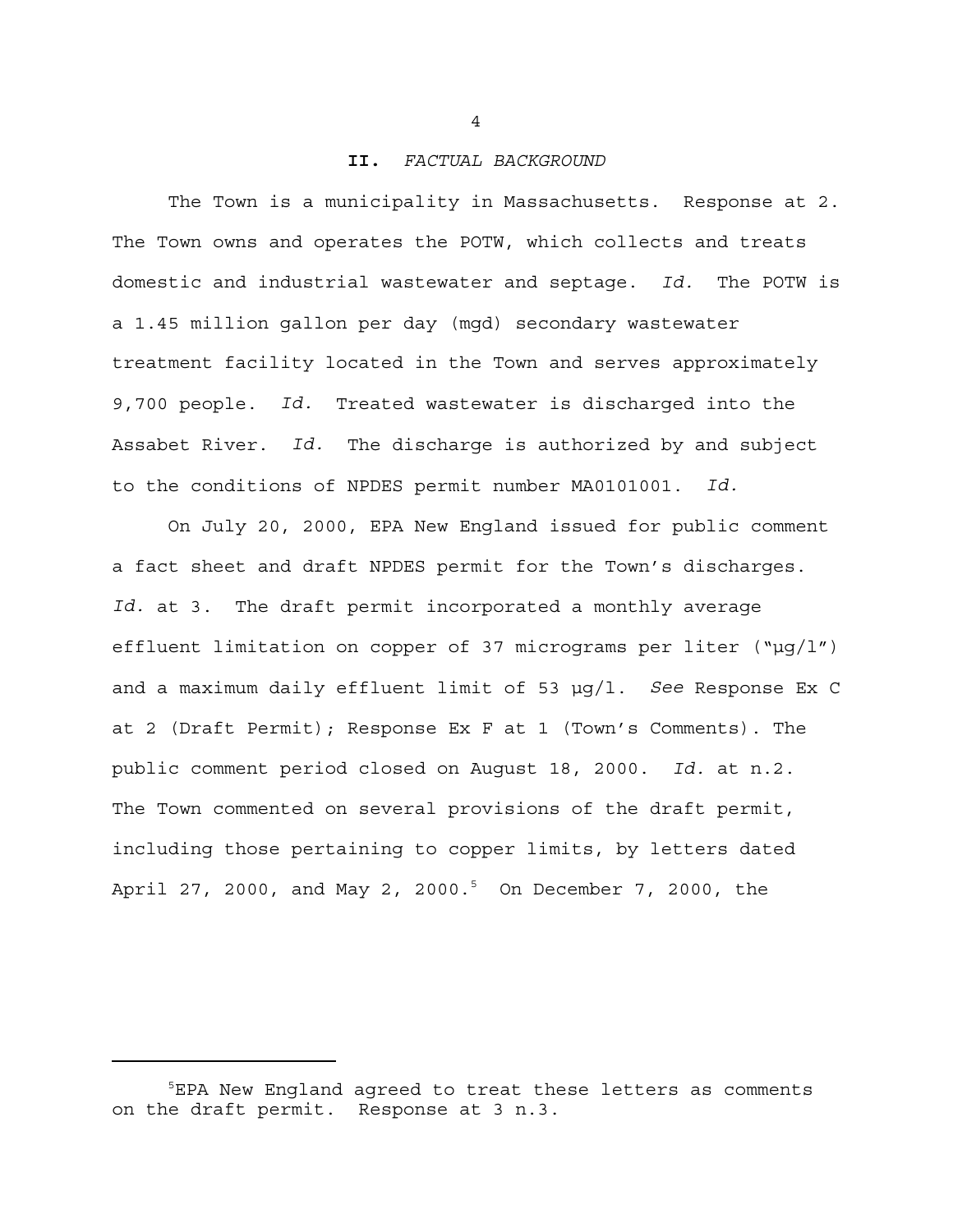Massachusetts Department of Environmental Protection provided a state certification of the permit pursuant to section 401 of the CWA, 33 U.S.C. § 1341. Response at 3.

EPA New England mailed the final NPDES permit decision and a response to comments document on December 21, 2000. *Id.* The final permit decision maintained the limitation on copper. Response Ex B at 2. The permit had an effective date of February 21, 2001. Response at 3. Instructions accompanying the permit explained that persons wishing to contest the permit may petition the Board "within 30 days of receipt of this letter." Response Ex I. The Town received the permit by certified mail on December 22, 2000. *Id.*

This appeal was filed on January 22, 2001. *See supra* note 4. For the reasons stated below, the Town's request for review is denied.

#### **III.** *DISCUSSION*

### **A.** Standard of Review

The burden of demonstrating that review of the Regional Administrator's decision is warranted rests with the petitioner. *See* 40 C.F.R. § 124.19(a) (2000); *see also In re Town of Hudson*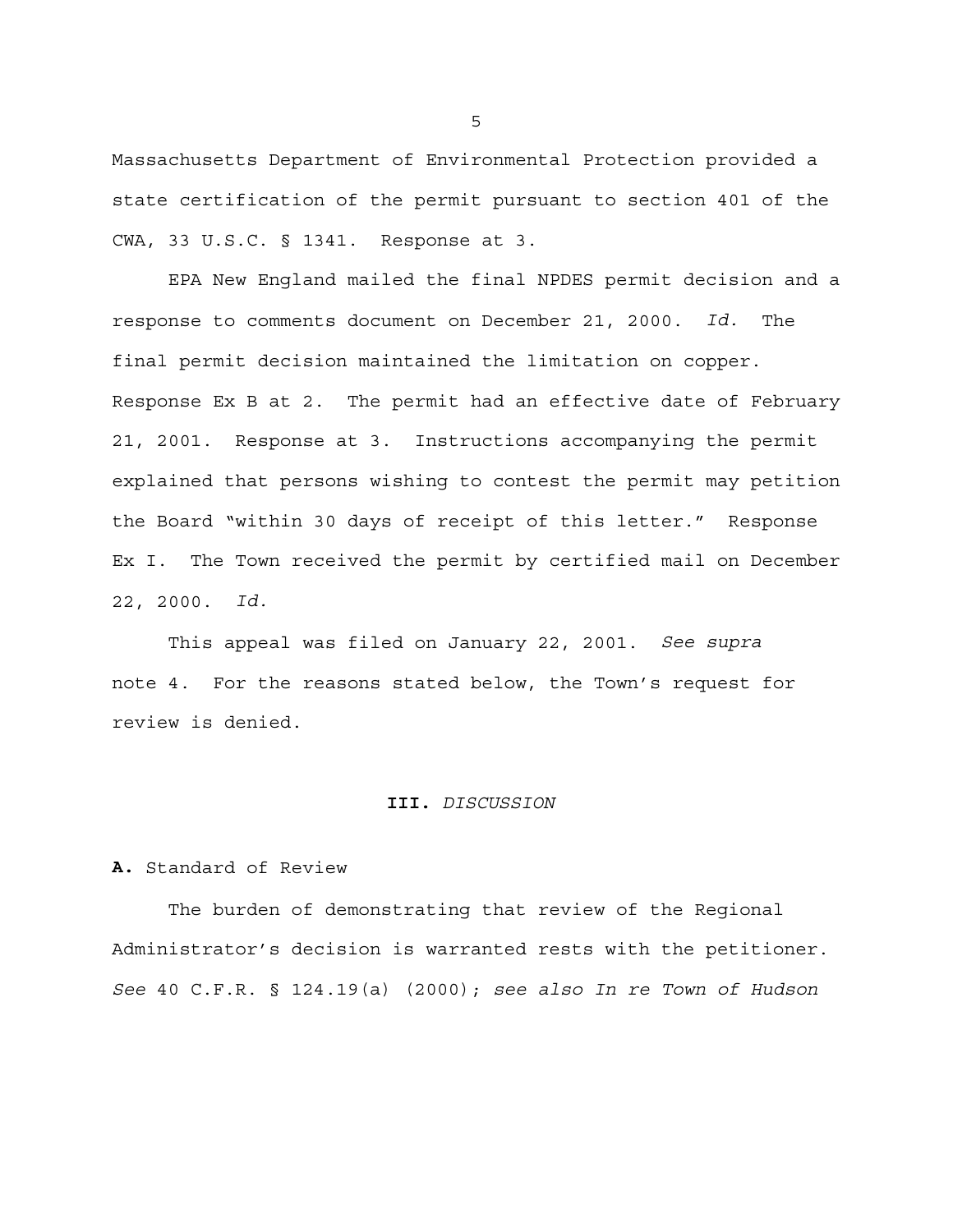*Massachusetts,* NPDES Appeal No. 01-03, slip op. at 4 (EAB April 18, 2001) (citing *In re Massachusetts Correctional Institution - Bridgewater*, NPDES Appeal No. 00-9, slip op. at 8 (EAB Oct. 16, 2000); *In re Town of Ashland Wastewater Treatment Facility*, NPDES Appeal No. 00-15, slip op. at 10 (EAB, Feb. 23, 2001), 9 E.A.D. \_\_\_; and *In re New England Plating Co.*, NPDES Appeal No. 007, slip op. at 7 (EAB, Mar. 29, 2001), 9 E.A.D. ). A petitioner must state his or her objections to the permit and demonstrate that the permit conditions in question are based on "(1) A finding of fact or conclusion of law which is clearly erroneous, or (2) An exercise of discretion or an important policy consideration which the Environmental Appeals Board should, in its discretion, review." 40 C.F.R. § 124.19(a) (2000).

## **B.** *Technological Infeasibility*

The *gravamen* of the Town's petition is the copper effluent limitations established by the permit. The Town contests the copper limits primarily because the POTW "has no process to remove copper from the sewage." Petition at 1. While the Town does not specifically categorize this argument as raising an issue of technological feasibility, it can be construed as such,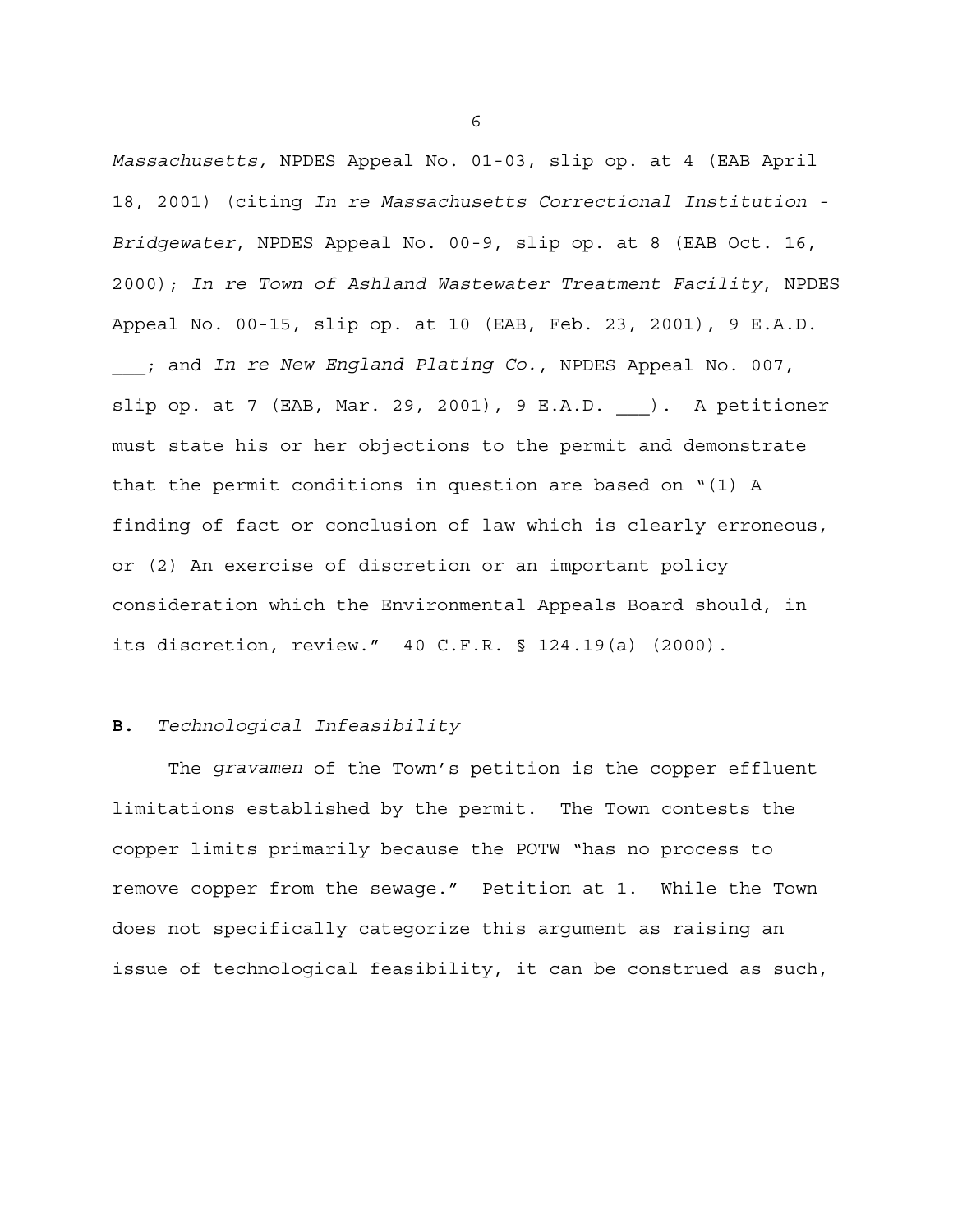for it demonstrates the need to modify the wastewater treatment plant in order to achieve compliance.

Furthermore, the Town does not challenge the Region's determination that its copper discharge has the reasonable potential to violate Massachusetts water quality standards, or the methodology used in calculating the permit limits. *See* Response at 5.

In setting NPDES permit limits, the Agency is required under CWA  $\S$  301(b)(1)(C) to set effluent limitations necessary to meet water quality standards, even if those limits are more stringent than those required under technology-based effluent limits.<sup>6</sup> 33 U.S.C.  $\S$  1311(b)(1)(C). Regulations pertaining to this provision make it clear that whenever EPA determines that a facility has a reasonable potential to violate state water quality standards $^7$  as

<sup>6</sup> EPA New England's fact sheet for the draft permit indicates that EPA New England decided that the inclusion of a "bit more stringent" limit on copper was appropriate based on data showing average effluent copper levels of 23 µg/l, revised dilution levels and water quality criteria. *See* Response Ex A (Fact Sheet) at 7. In addition, in its response to public comments EPA New England further explained that "the draft copper limits have been established as final permit limits and are based on water quality criteria." Response Ex H (Response to Comments) at 4.

The term water quality standards is defined in 40 C.F.R. § 131.3(i) as "provisions of State or Federal law which consist of a designated use or uses for the waters of the United States (continued...)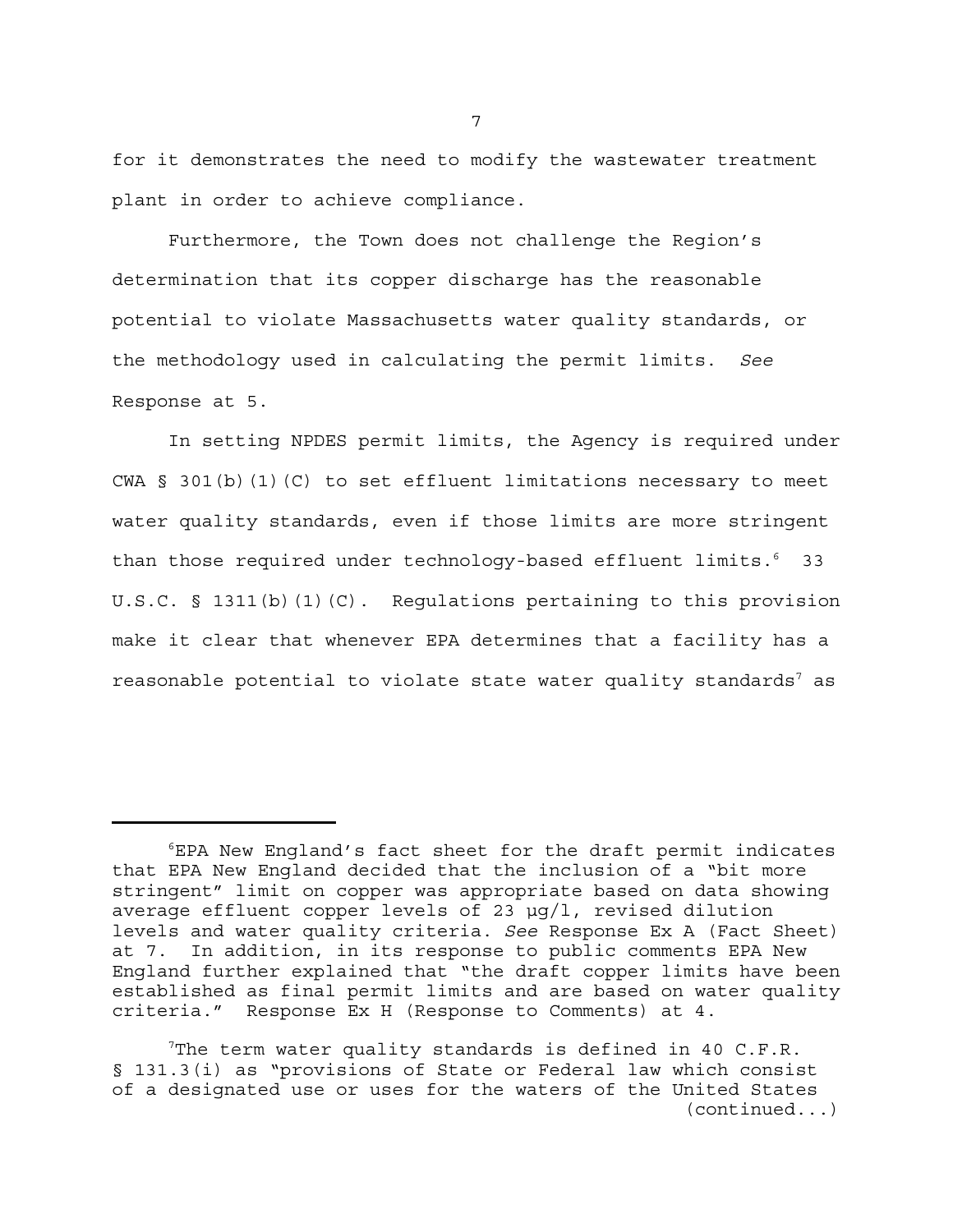to an individual pollutant, "the permit must contain effluent limits for that pollutant." 40 C.F.R. §122.44(d)(1)(iii). *See also In re Town of Hudson Massachusetts,* NPDES Appeal No. 01-03, slip op. at 7 (EAB April 18, 2001) (citing *In re Massachusetts Corr. Inst. - Bridgewater,* NPDES Appeal 00-9, at 9 (October 16, 2000); *In re Broward County, Florida,* 6 E.A.D. 535, 543 (EAB 1996)*; In re City of Ames, Iowa*, 6 E.A.D. 374, 379-380 (EAB 1996)*; EPA v. California ex rel. State Water Res. Control Bd.*, 426 U.S. 200, 219 (1976)). Massachusetts has an EPA-approved water quality standard that references EPA's recommended water quality criteria for toxic pollutants. *See* 314 C.M.R. § 4.05(5)(e). Because EPA New England determined that the Town had a reasonable potential to violate the Massachusetts Water Quality Standards for copper, it was obligated by law to set limits on the Town's discharges of this pollutant to prevent the facility from exceeding those standards.

 $7(\ldots$  continued)

and water quality criteria for such waters based upon such uses." Water quality criteria "are elements of State water quality standards, expressed as constituent concentrations, levels or narrative statements" aimed to attain and maintain each designated use. 40 C.F.R. § 131.3(b).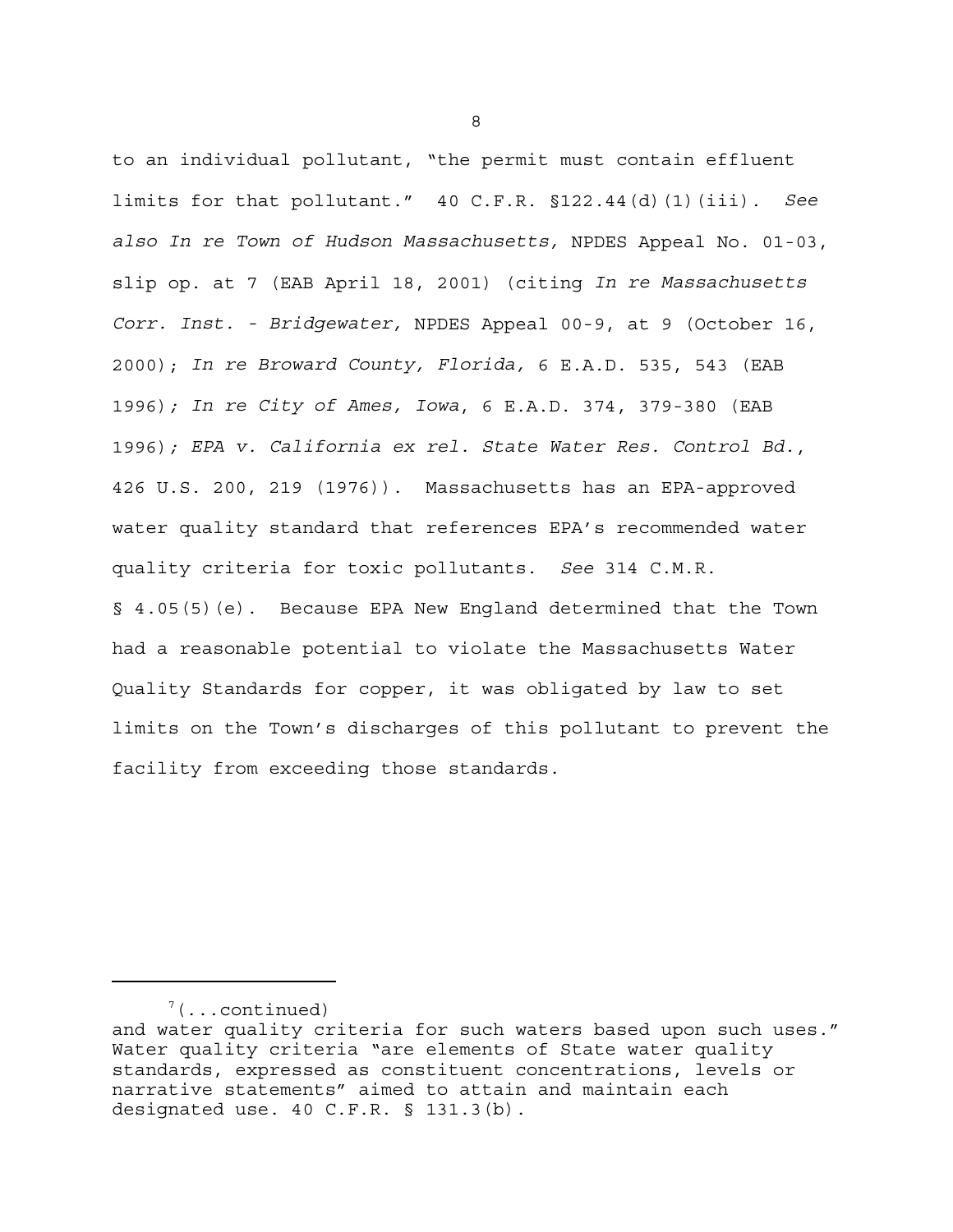In addition, it is settled law that cost and technological considerations are not a factor in setting water quality-based effluent limits. *See, e.g. In re Town of Hopedale,* NPDES Appeal No. 00-04, slip op. at 24 (EAB, Feb. 13, 2001) ("[T]he legal standard is that technological considerations are not a factor in setting water quality-based effluent limits"); *Bridgewater,* NPDES Appeal 00-9, slip op. at 9 (EAB, Oct. 16, 2000) ("Not only was it not error for the Region to set the permittee's copper discharge limit without regard to its technological capacity, the Region was obligated to do so by law"); *In re City of Fayetteville*, 2 E.A.D. 594, 600-01 (CJO 1988)("The meaning of [CWA § 301(b)(1)(c)] is plain and straightforward. It requires unequivocal compliance with applicable water quality standards, and does not make any exceptions for cost or technological feasibility"); *In re Goodyear Aerospace Corp.,* 2 E.A.D. 919, 920 (CJO 1989)(holding that the Region has no discretion to alter water quality-based effluent limitations even if such limits are not technologically achievable); *Defenders of Wildlife v. Browner,* 191 F.3d 1159, 1163 (9th Cir. 1999)(EPA obligated to "require that effluent control which is needed to implement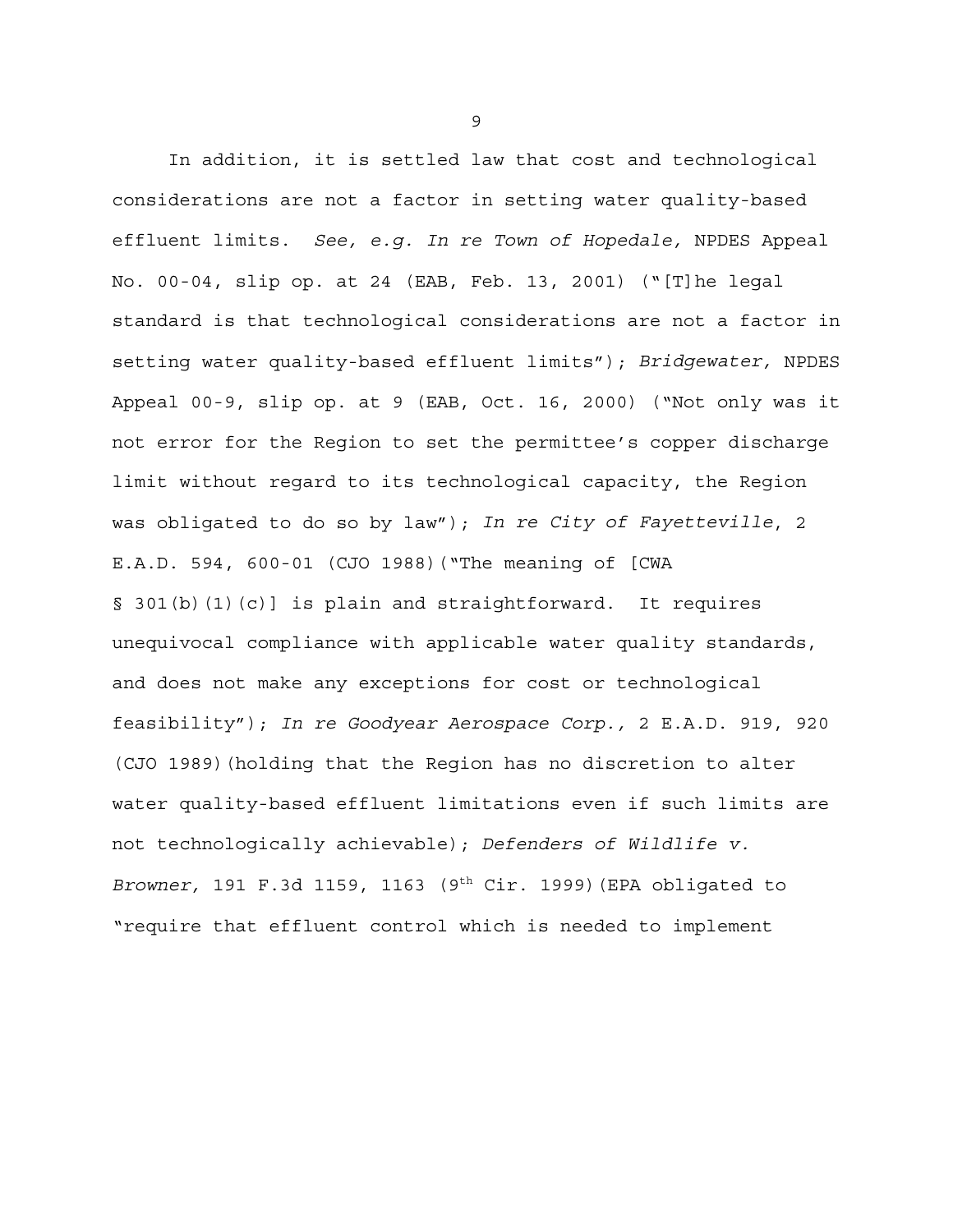existing water quality standards without regard to the limits of practicability"); *United States Steel Corp. v. Train*, 556 F.2d 822, 838 ( $7<sup>th</sup>$  Cir. 1977) (holding that States are free to set water quality standards that force technology).

Thus, EPA New England complied with the CWA  $\S$  1311(b)(1)(C) and 40 C.F.R. §122.44(d)(1)(iii) by imposing copper discharge limits without regard to the Town's technological capacity and costs.8 Applying the same rationale we used in *Massachusetts Correctional Inst.-Bridgewater,* we conclude that not only was EPA New England not in error to set the Town's copper discharge limit without regard to its technological capacity, but the Region was obligated to do so by law.

<sup>&</sup>lt;sup>8</sup>The Region states in its Response that it "has a program in place in which the Region works with Publicly Owned Treatment Works to address in a reasonable manner the task of meeting permit limits for toxic metals in low dilution streams. The program is implemented through the issuance of Administrative Compliance Orders \* \* \*. EPA is prepared to discuss with the Town issuance of a new Administrative Compliance Order which would establish a reasonable but expeditious schedule of activities for the Town to undertake in order to achieve compliance with the permit limits." Response at 7 n.5.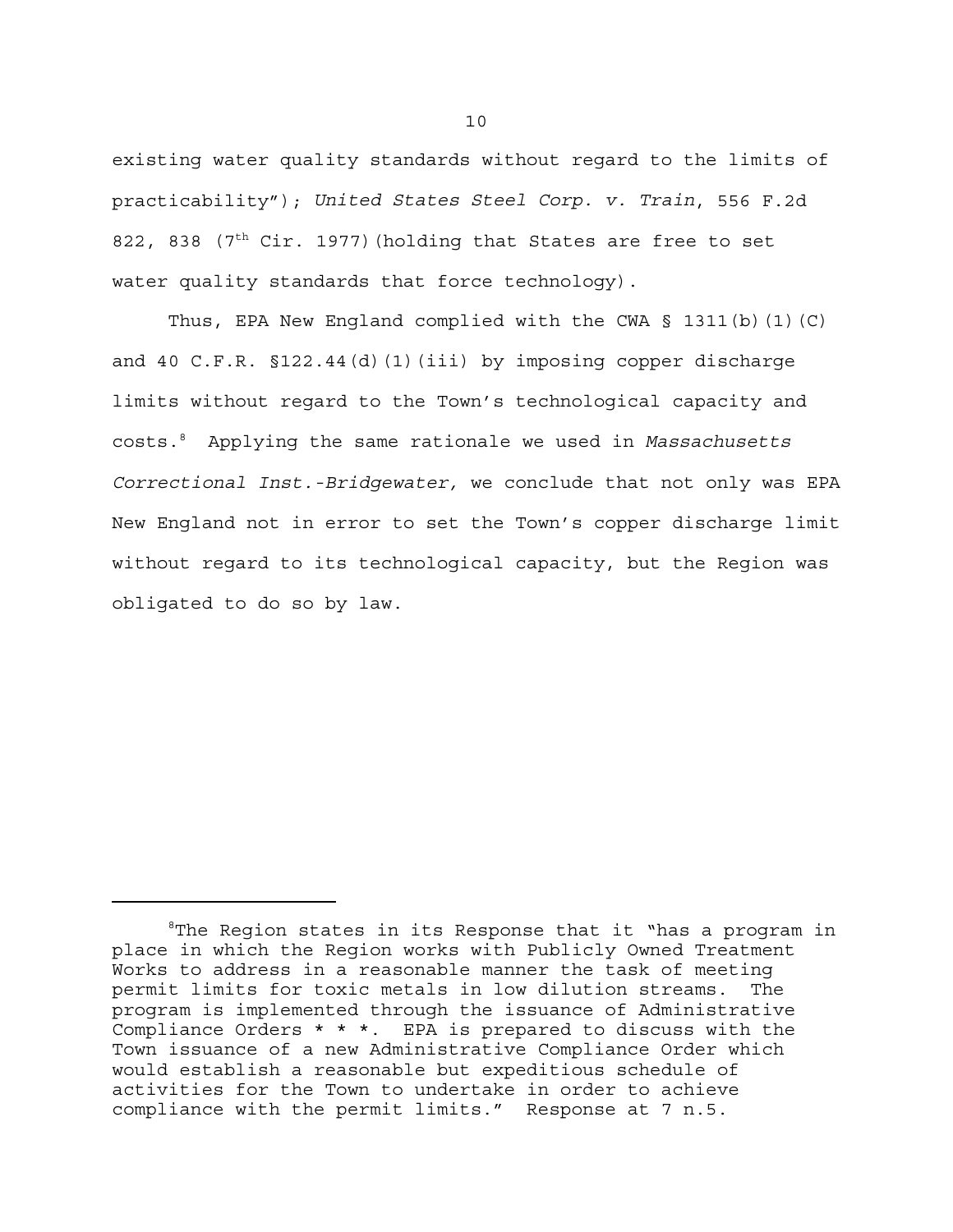#### **IV.** *CONCLUSION*

For the foregoing reasons, the Town's petition for review is hereby denied.

So ordered.

# ENVIRONMENTAL APPEALS BOARD

Dated: 05/18/01 By: /s/

Kathie A. Stein Environmental Appeals Judge